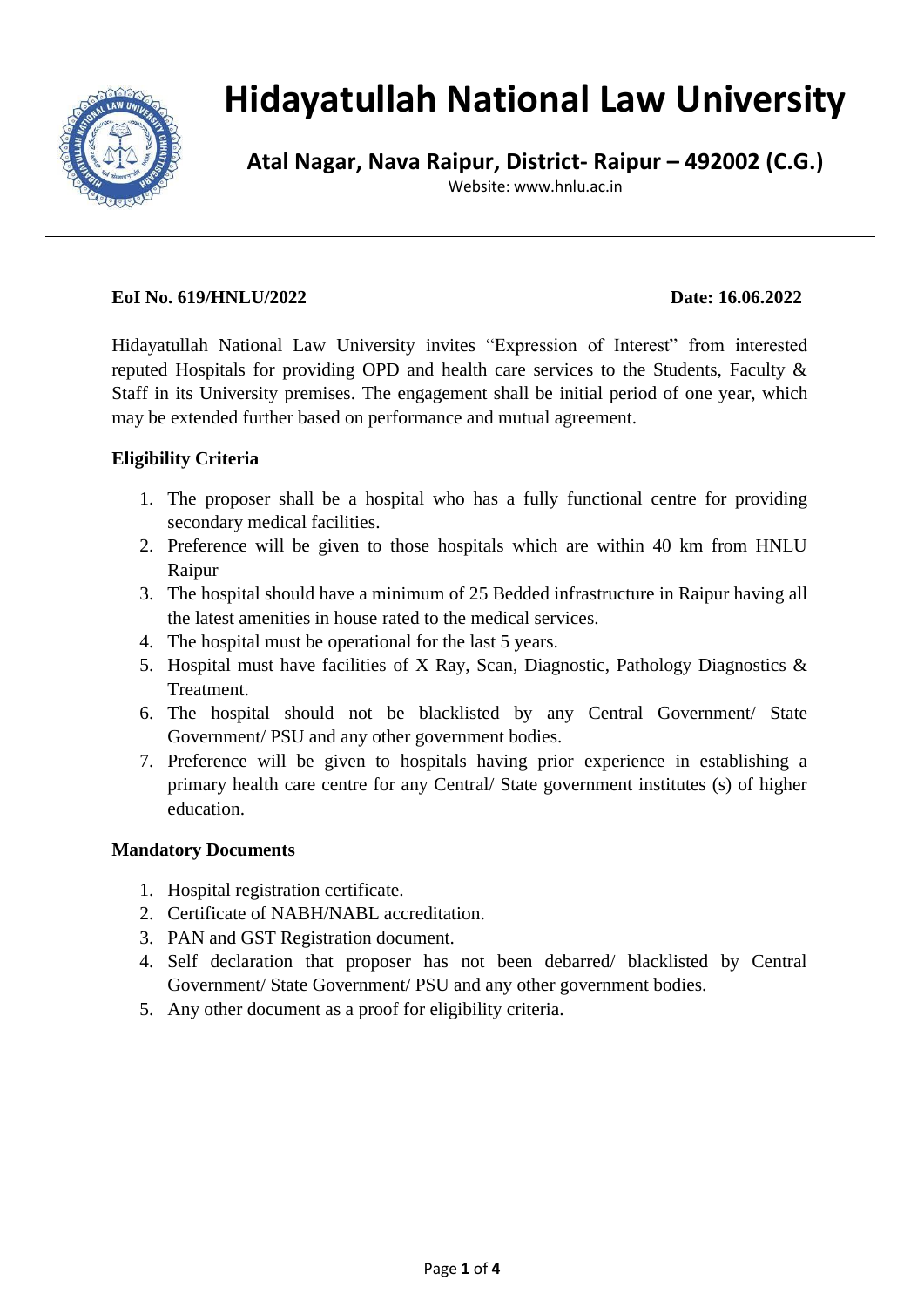#### **Scope of Work:**

### **1. Details of staff to be deployed**

| 1 | Male Doctor (One)   | <b>Qualification:</b><br><b>MBBS</b><br>Experience of atleast 3(three) of year experience<br><b>Working Hours:</b> |
|---|---------------------|--------------------------------------------------------------------------------------------------------------------|
|   |                     | Two Hours in the morning.                                                                                          |
|   | Female Doctor (One) | <b>Qualification:</b>                                                                                              |
|   |                     | <b>MBBS</b>                                                                                                        |
|   |                     | Experience of atleast 3(three) of year experience                                                                  |
|   |                     | <b>Working Hours:</b>                                                                                              |
|   |                     | Two Hours in the evening.                                                                                          |
| 3 | <b>Nurse</b>        | <b>Qualification:</b>                                                                                              |
|   |                     | Diploma in Nursing                                                                                                 |
|   |                     | Experience of atleast 3 (three) of year experience                                                                 |
|   |                     | <b>Working Hours:</b>                                                                                              |
|   |                     | 9 am to 5:30 pm.                                                                                                   |
|   |                     |                                                                                                                    |

- 2. To provide exemption from pre-deposit and other discounts to the students, faculty and staff of HNLU.
- 3. To collect the necessary hospital charges directly from students/ employees/ dependents of employees of the HNLU when visiting the hospital
- 4. To organise health camps on regular basis.

#### **Criterion for Selection of Hospital:**

The final selection shall be done on the basis of recommendations made by an internal committee constituted by the competent authority for this purpose.

#### **Terms and Conditions:**

- 1. Proposer have to quote for medical staff individually.
- 2. The Work order/ MoU will be done with the hospital who will meet the EoI requirement.
- 3. Deployment of Doctors and Staff nurse shall be done within 10 days from the date of issuance of work order/ MoU at HNLU to make the health centre function.
- 4. In case of deployed medical staff is absent, Hospital has to make alternate arrangement for the same.
- 5. Payment will be made to the hospitals on monthly basis towards the deployment of medical as per the actual attendance.
- 6. The 'Hospital' also agrees to comply with annexed Terms and Conditions and amendments there to from time to time.
- 7. The final terms and conditions decided after preliminary meeting in the MoU shall be signed by both the parties.

The eligible hospital meeting the requirements may submit their EoI through the attached Application Form along with the Mandatory Documents, in a sealed envelope prominently marked "EoI for the Engagement of Hospital Staff at HNLU" and delivered to the following address latest by 05:00 pm on or before 30.06.2022.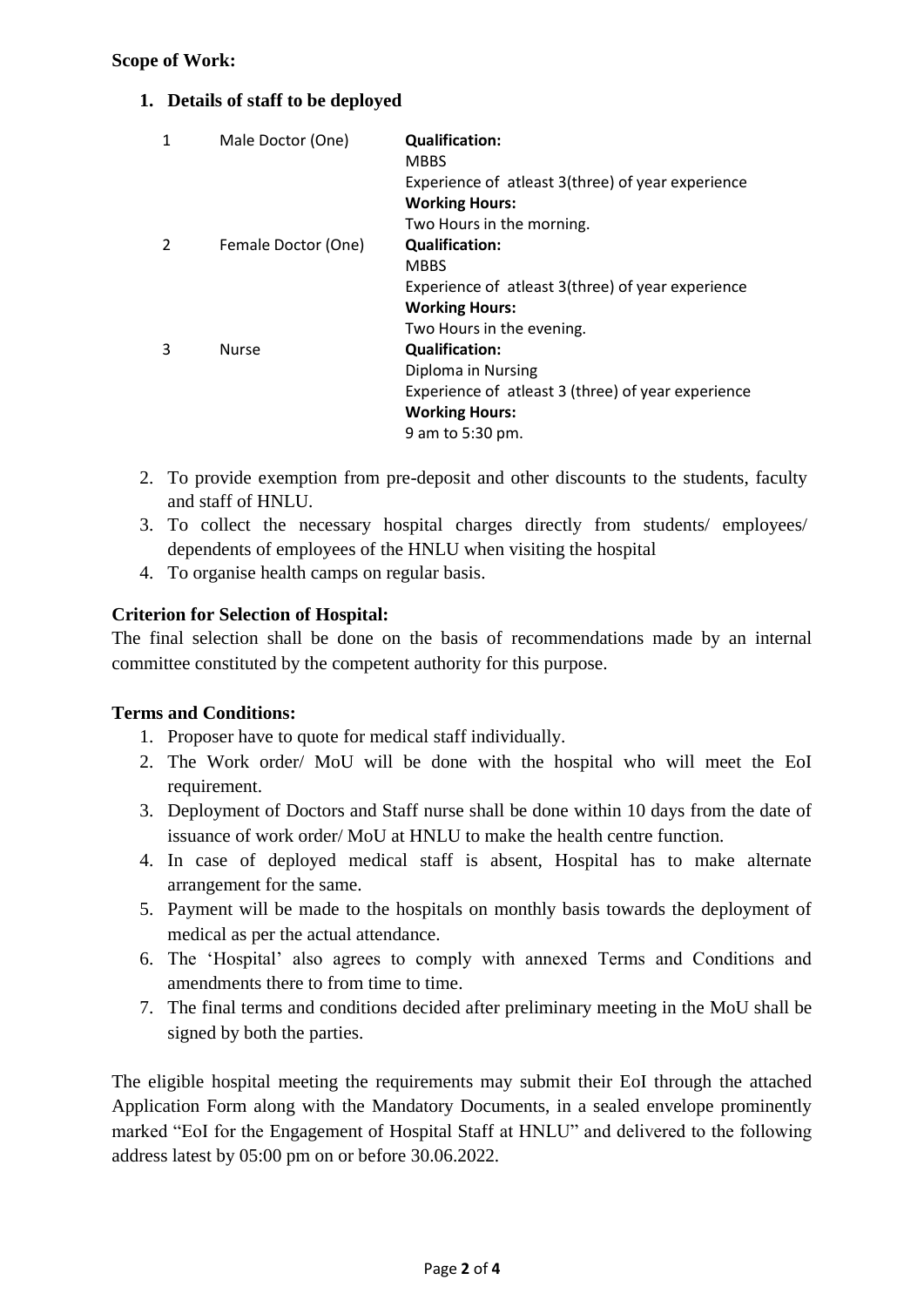The Registrar, Hidayatullah National Law University, Atal Nagar, Nava Raipur Raipur -492002, Chhattisgarh.

If the submission is by email, in that case, kindly submit the EoI to [purchase@hnlu.ac.in](mailto:purchase@hnlu.ac.in) learly stating "EoI for the Engagement of Hospital Staff at HNLU" in the subject line

For information may be obtained from the website [www.hnlu.ac.in](http://www.hnlu.ac.in/) or 7587017924

**Sd/- Registrar**